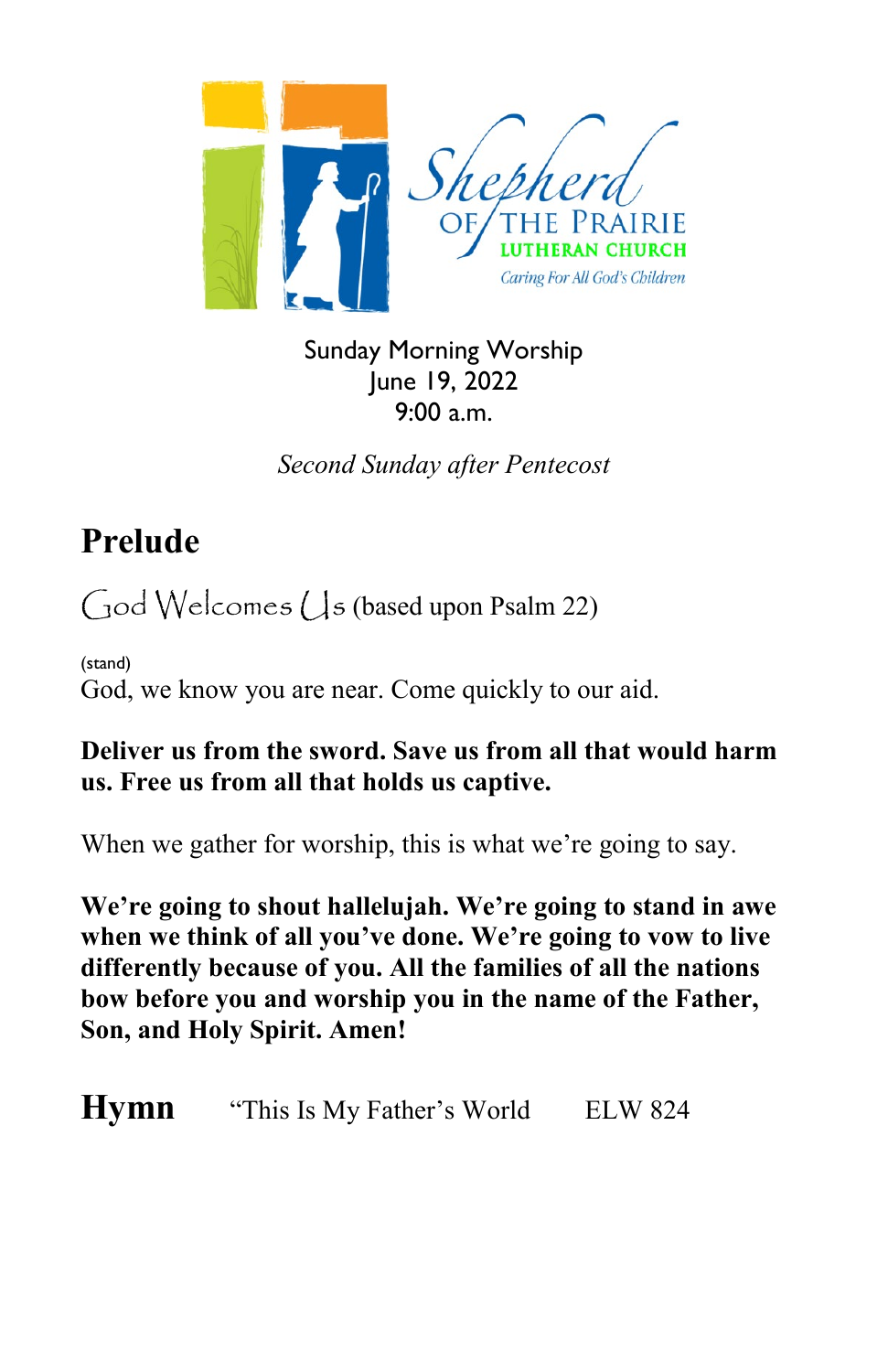## **The Confession and Forgiveness**

God, you can break the chains of sin that bind us. Because we know you to be merciful and forgiving we bring our prayers of confession before you. Let us pray together:

#### **God, we are in bondage to sin and we cannot free ourselves. We are held captive by our own selfishness and greed. We are locked in chains of guilt and shame. Free us. Forgive us.**

**Hymn** 
"Blessed Assurance" ELW 638

God, in Christ Jesus you held the key of unlocking the chains of sin that bind us. In his life, death, and resurrection we are given freedom from sin and death. In Jesus Christ, we are freed for a new purpose. We give you thanks and praise! Let us pray together,

**God, you are the One who frees captives and breaks through the darkness. You are the One who can drive out demons and raise people from the dead. You are the One who can unlock what binds us and free us for a new kind of life. You are the One who makes us one. Amen!**

| (sit)<br><b>Children's Message</b> |                                |                    |
|------------------------------------|--------------------------------|--------------------|
| <b>Message</b>                     | Luke 8:26-39                   | Pastor Mark Boster |
| (stand)                            |                                |                    |
| <b>Hymn</b>                        | ""Let us Ever Walk with Jesus" | <b>ELW 802</b>     |

## **The Apostles' Creed**

*I believe* **in God, the Father almighty, creator of heaven and earth.**

*I believe* **in Jesus Christ, his only Son, our Lord, he was conceived by the power of the Holy Spirit, born of the Virgin Mary, suffered under Pontius Pilate, was crucified, died, and was buried; he descended into hell. On the third day he rose**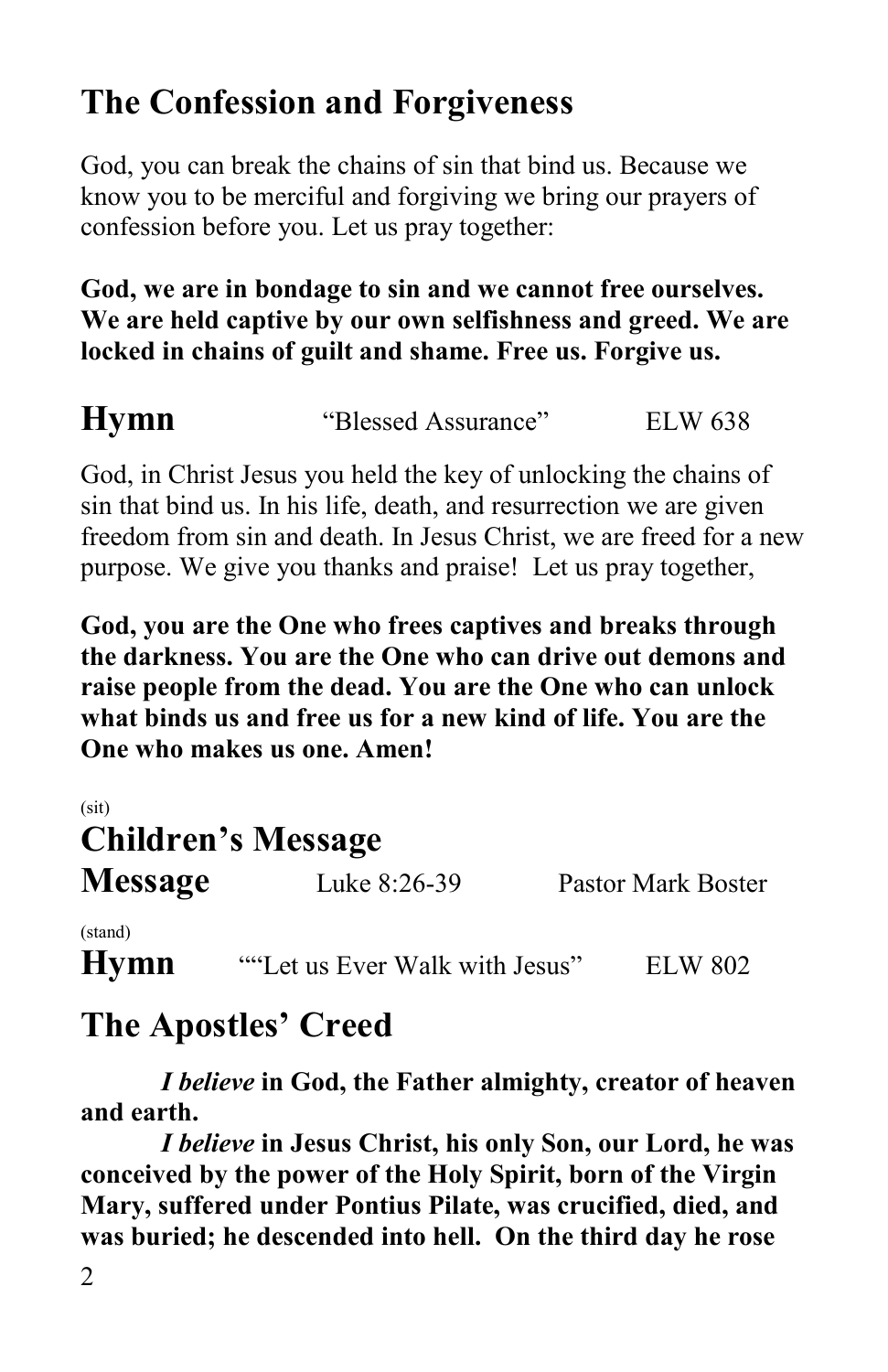**again; he ascended into heaven, he is seated at the right hand of the Father, and he will come to judge the living and the dead.**

*I believe* **in the Holy Spirit, the holy catholic Church, the communion of saints, the forgiveness of sins, the resurrection of the body, and the life everlasting. Amen.**

**The Prayers**

## **Sharing of Peace**

(sit) **Offering**

#### (stand) **Offering Prayer**

Let us pray. God, you can unlock the potential in every minute of every day. You can unlock the chains of injustice and discrimination and give us true freedom for living. Bless these gifts that they might break the darkness for those living in despair. Use these offerings to move this faith community from being hearers of the word to being doers of the word in Jesus' name.

God Sends Us

# **The Table**

You are the risen Christ, the Lamb of God, and the Savior of the world.

#### **You love us! You save us! You free us!**

You are truly present in bread and wine.

**Holy, holy, holy are you, God of power and might. Heaven and earth are full of your glory.**